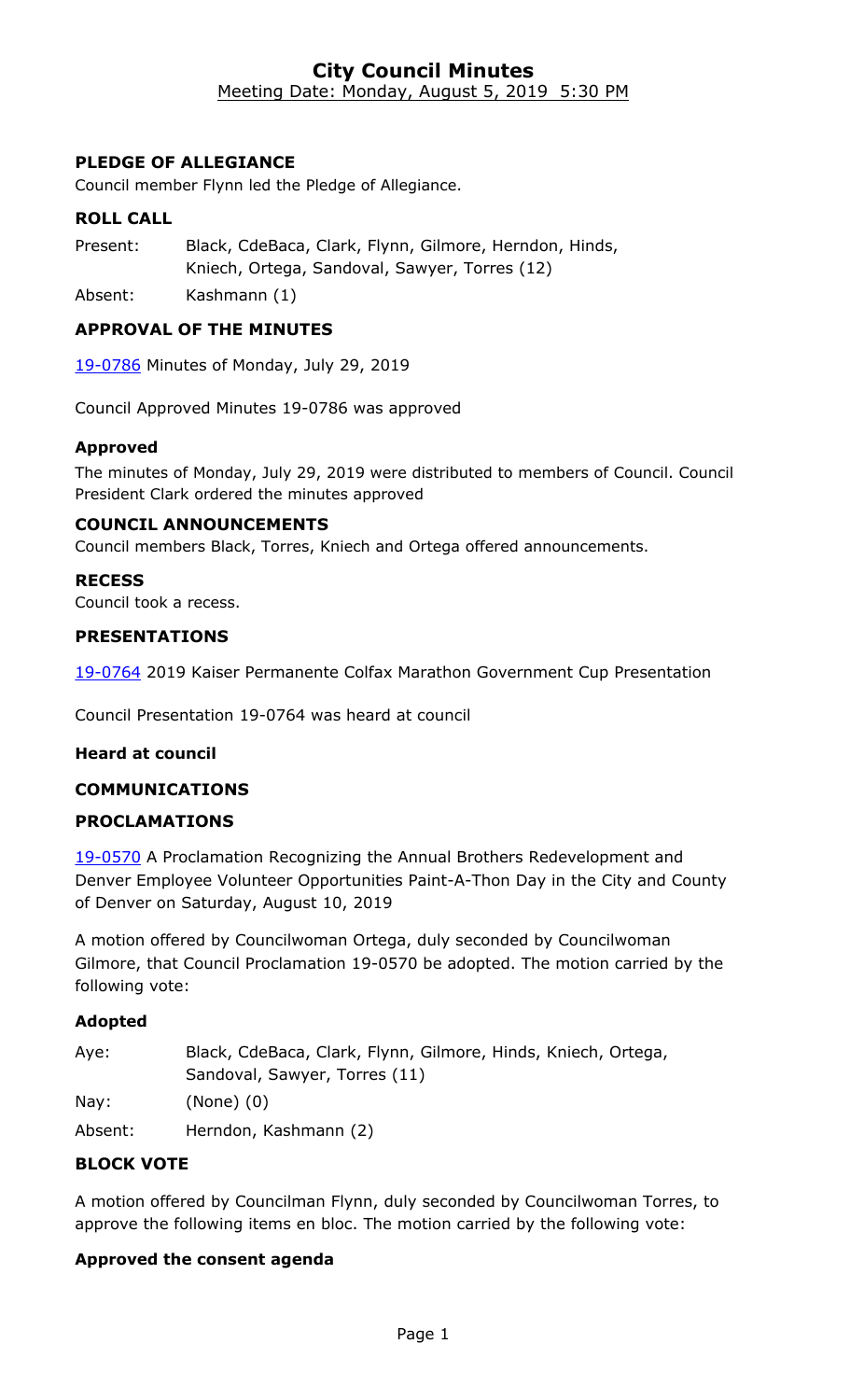| Aye:    | Black, CdeBaca, Clark, Flynn, Gilmore, Herndon, Hinds,<br>Kniech, Ortega, Sandoval, Sawyer, Torres (12) |
|---------|---------------------------------------------------------------------------------------------------------|
| Nay:    | $(None)$ $(0)$                                                                                          |
| Absent: | Kashmann (1)                                                                                            |

# **RESOLUTIONS**

**Business, Arts, Workforce, & Aviation Services Committee**

19-0732 **A resolution approving a proposed second Amendment between the City and County of Denver and JetBlue Airways Corporation concerning a change to the preferential ticket counter lease and adding the minimum wage ordinance requirements at Denver International Airport.**

Amends a use and lease agreement with JetBlue Airways Corporation to reflect a change from a preferential ticket counter lease to a Common Use Ticket Counter lease utilizing the City Ticket Counters and adding minimum wage ordinance requirements, at Denver International Airport. No change to agreement duration (201206562-02). The last regularly scheduled Council meeting within the 30-day [review period is on 8-26-19. The Committee approved filing this item at its meeting](http://denver.legistar.com/gateway.aspx?m=l&id=/matter.aspx?key=15273)  on 7-24-19.

A motion offered by Councilman Flynn, duly seconded by Councilwoman Torres, that Council Resolution 19-0732 be adopted en bloc, carried by the following vote:

#### **Adopted**

| Aye:    | Black, CdeBaca, Clark, Flynn, Gilmore, Herndon, Hinds, |
|---------|--------------------------------------------------------|
|         | Kniech, Ortega, Sandoval, Sawyer, Torres (12)          |
| Nay:    | $(None)$ $(0)$                                         |
| Absent: | Kashmann (1)                                           |

# 19-0733 **A resolution approving a proposed third Amendment between the City and County of Denver and Frontier Airlines, Inc. concerning a new jet bridge gate and adding the minimum wage ordinance requirements at Denver International Airport.**

Amends a use and lease agreement with Frontier Airlines, Inc. to add gate A54, a new jet bridge gate and adding minimum wage ordinance requirements, at Denver International Airport. No change to agreement duration (201206414-03). The last [regularly scheduled Council meeting within the 30-day review period is on 8-26-19.](http://denver.legistar.com/gateway.aspx?m=l&id=/matter.aspx?key=15274)  The Committee approved filing this item at its meeting on 7-24-19.

A motion offered by Councilman Flynn, duly seconded by Councilwoman Torres, that Council Resolution 19-0733 be adopted en bloc, carried by the following vote:

| Aye:    | Black, CdeBaca, Clark, Flynn, Gilmore, Herndon, Hinds,<br>Kniech, Ortega, Sandoval, Sawyer, Torres (12) |
|---------|---------------------------------------------------------------------------------------------------------|
| Nay:    | $(None)$ $(0)$                                                                                          |
| Absent: | Kashmann (1)                                                                                            |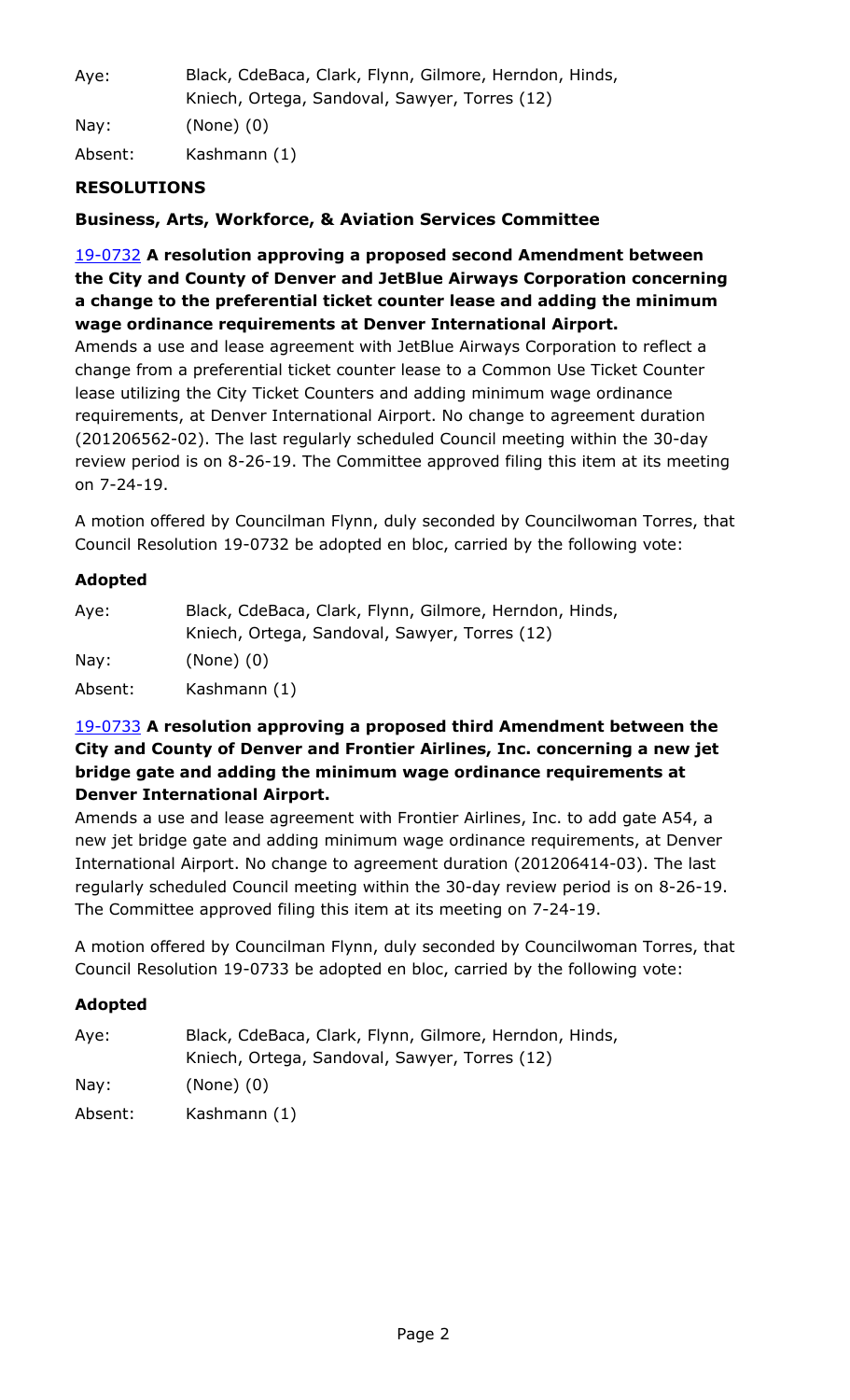### 19-0734 **A resolution approving a proposed Agreement between the City and County of Denver and Norwegian Air UK Limited concerning nonstop service from Denver International Airport to London Gatwick Airport.**

Approves a use and lease agreement with Norwegian Air UK Limited for rates and charges, plus landing fees through 12-31-19, plus two one-year options to extend, for nonstop service from Denver International Airport (DEN) to London Gatwick [Airport \(LGW\) \(201841143\). The last regularly scheduled Council meeting within the](http://denver.legistar.com/gateway.aspx?m=l&id=/matter.aspx?key=15275)  30-day review period is on 8-26-19. The Committee approved filing this item at its meeting on 7-24-19.

A motion offered by Councilman Flynn, duly seconded by Councilwoman Torres, that Council Resolution 19-0734 be adopted en bloc, carried by the following vote:

# **Adopted**

| Aye:            | Black, CdeBaca, Clark, Flynn, Gilmore, Herndon, Hinds,<br>Kniech, Ortega, Sandoval, Sawyer, Torres (12) |
|-----------------|---------------------------------------------------------------------------------------------------------|
| $\textsf{Nav:}$ | $(None)$ $(0)$                                                                                          |
| Absent:         | Kashmann (1)                                                                                            |

### **Finance & Governance Committee**

19-0728 **A resolution declaring the intent of the City and County of Denver, Colorado to use its best efforts to issue housing revenue bonds or mortgage credit certificates to provide financing of residential facilities for low- and middle-income families or persons; prescribing certain terms and conditions of such bonds and certificates; and containing other provisions relating to the proposed issuance of such bonds and certificates.**

Declares the intent of the City to use its best efforts to issue housing revenue bonds or mortgage credit certificates to provide financing of residential facilities for lowand middle-income families or persons; prescribing certain terms and conditions of [such bonds and certificates; and containing other provisions relating to the proposed](http://denver.legistar.com/gateway.aspx?m=l&id=/matter.aspx?key=15269)  issuance of such bonds and certificates. The Committee approved filing this item at its meeting on 7-23-19.

A motion offered by Councilman Flynn, duly seconded by Councilwoman Torres, that Council Resolution 19-0728 be adopted en bloc, carried by the following vote:

| Aye:    | Black, CdeBaca, Clark, Flynn, Gilmore, Herndon, Hinds, |
|---------|--------------------------------------------------------|
|         | Kniech, Ortega, Sandoval, Sawyer, Torres (12)          |
| Nay:    | $(None)$ $(0)$                                         |
| Absent: | Kashmann (1)                                           |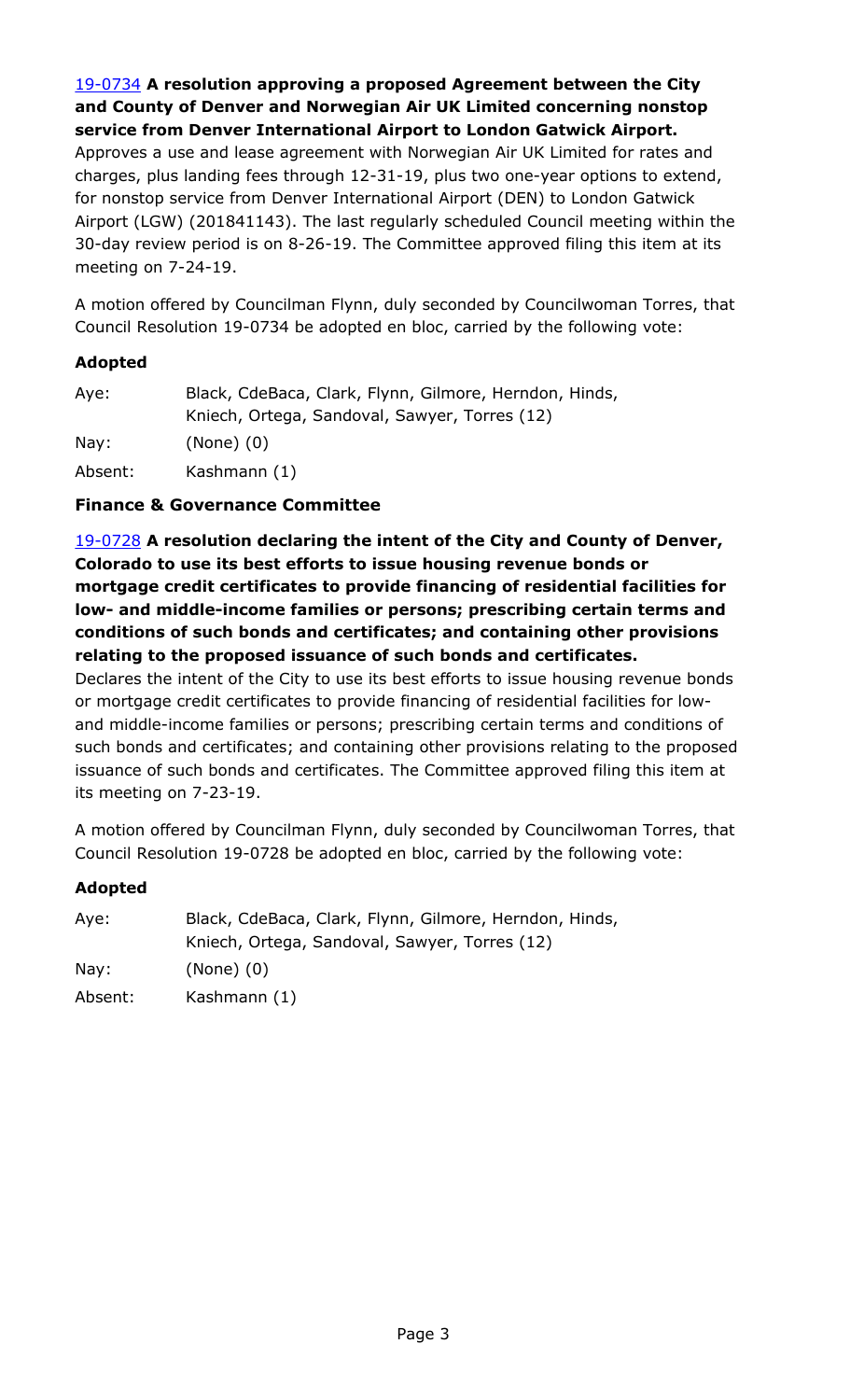# **Land Use, Transportation & Infrastructure Committee**

# 19-0710 **A resolution approving a proposed First Amendatory Agreement between the City and County of Denver and Muller Engineering Company, Inc., to extend the term and add compensation for on-call professional engineering services.**

Amends an on-call contract with Muller Engineering Company, Inc. by adding \$2 million for a new total of \$6 million and by adding one year for a new end date of 1-14-21 to provide comprehensive engineering services to support the various [capital projects or infrastructure needs for Public Works, citywide \(201631677\). The](http://denver.legistar.com/gateway.aspx?m=l&id=/matter.aspx?key=15251)  last regularly scheduled Council meeting within the 30-day review period is on 8-26-19. The Committee approved filing this item at its meeting on 7-23-19.

A motion offered by Councilman Flynn, duly seconded by Councilwoman Torres, that Council Resolution 19-0710 be adopted en bloc, carried by the following vote:

### **Adopted**

| Aye:    | Black, CdeBaca, Clark, Flynn, Gilmore, Herndon, Hinds, |
|---------|--------------------------------------------------------|
|         | Kniech, Ortega, Sandoval, Sawyer, Torres (12)          |
| Nay:    | $(None)$ $(0)$                                         |
| Absent: | Kashmann (1)                                           |

# 19-0711 **A resolution approving a proposed First Amendatory Agreement between the City and County of Denver and Matrix Design Group, Inc., to extend the term and add compensation for on-call professional engineering services.**

[Amends an on-call contract with Matrix Design Group, Inc. by adding \\$2 million for a](http://denver.legistar.com/gateway.aspx?m=l&id=/matter.aspx?key=15252)  new total of \$6 million and by adding one year for a new end date of 1-14-21 to provide comprehensive engineering services to support the various capital projects or infrastructure needs for Public Works, citywide (201631679). The last regularly scheduled Council meeting within the 30-day review period is on 8-26-19. The Committee approved filing this item at its meeting on 7-23-19.

A motion offered by Councilman Flynn, duly seconded by Councilwoman Torres, that Council Resolution 19-0711 be adopted en bloc, carried by the following vote:

| Aye:    | Black, CdeBaca, Clark, Flynn, Gilmore, Herndon, Hinds, |
|---------|--------------------------------------------------------|
|         | Kniech, Ortega, Sandoval, Sawyer, Torres (12)          |
| Nay:    | $(None)$ $(0)$                                         |
| Absent: | Kashmann (1)                                           |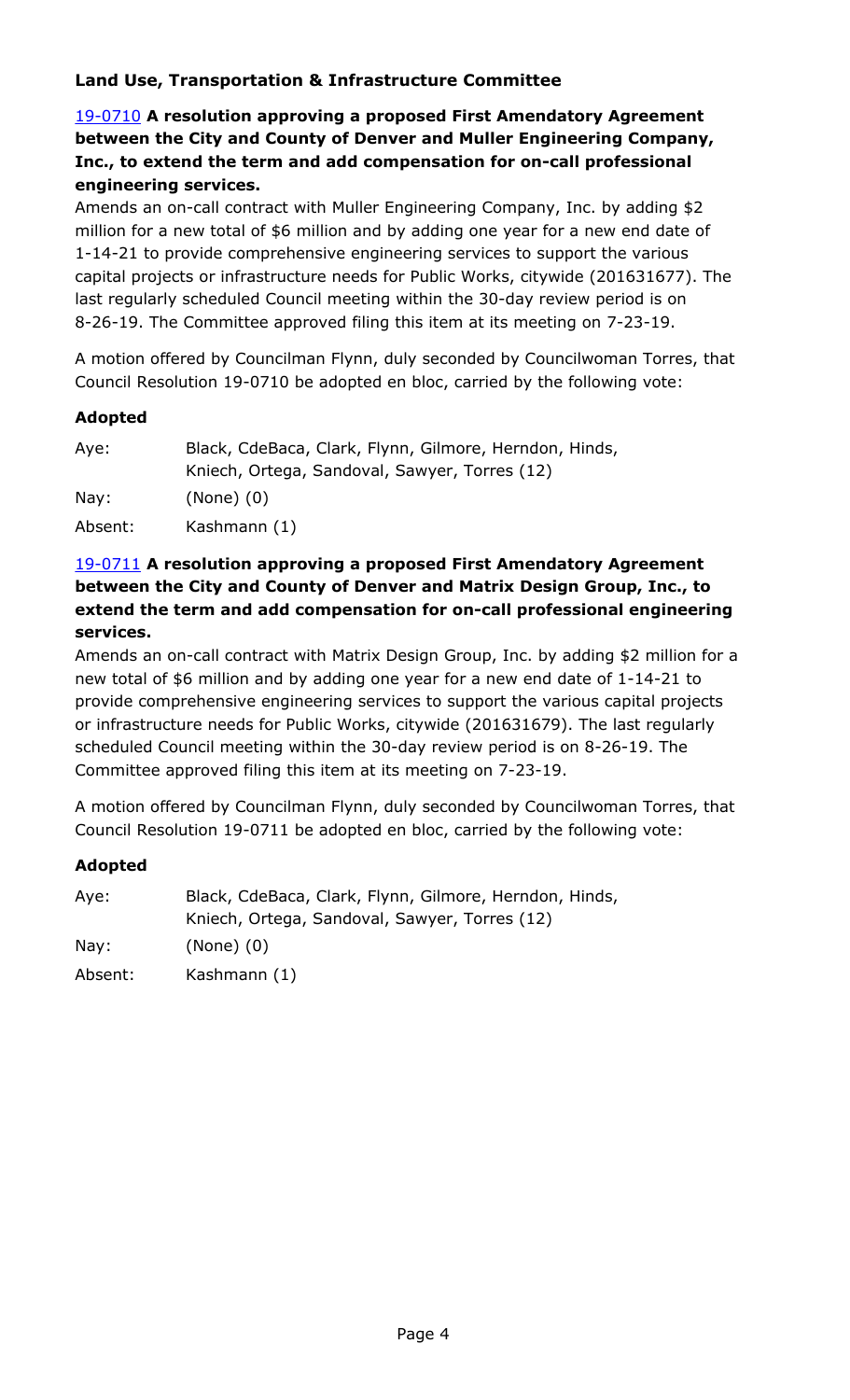# 19-0712 **A resolution approving a proposed First Amendatory Agreement between the City and County of Denver and Parsons Transportation Group, Inc., to extend the term and add compensation for on-call professional engineering services.**

Amends an on-call contract with Parsons Transportation Group, Inc. by adding \$2 million for a new total of \$6 million and by adding one year for a new end date of 1-14-21 to provide comprehensive engineering services to support the various [capital projects or infrastructure needs for Public Works, citywide \(201631680\). The](http://denver.legistar.com/gateway.aspx?m=l&id=/matter.aspx?key=15253)  last regularly scheduled Council meeting within the 30-day review period is on 8-26-19. The Committee approved filing this item at its meeting on 7-23-19.

A motion offered by Councilman Flynn, duly seconded by Councilwoman Torres, that Council Resolution 19-0712 be adopted en bloc, carried by the following vote:

### **Adopted**

| Aye:            | Black, CdeBaca, Clark, Flynn, Gilmore, Herndon, Hinds, |
|-----------------|--------------------------------------------------------|
|                 | Kniech, Ortega, Sandoval, Sawyer, Torres (12)          |
| $\textsf{Nay}:$ | $(None)$ $(0)$                                         |
| Absent:         | Kashmann (1)                                           |

### 19-0713 **A resolution approving a proposed First Amendatory Agreement between the City and County of Denver and Felsburg Holt & Ullevig, Inc., to extend the term and add compensation for on-call professional engineering services.**

Amends an on-call contract with Felsburg, Holt & Ullevig, Inc. by adding \$2 million [for a new total of \\$6 million and by adding one year for a new end date of 1-14-21 to](http://denver.legistar.com/gateway.aspx?m=l&id=/matter.aspx?key=15254)  provide comprehensive engineering services to support the various capital projects or infrastructure needs for Public Works, citywide (201631681). The last regularly scheduled Council meeting within the 30-day review period is on 8-26-19. The Committee approved filing this item at its meeting on 7-23-19.

A motion offered by Councilman Flynn, duly seconded by Councilwoman Torres, that Council Resolution 19-0713 be adopted en bloc, carried by the following vote:

| Aye:    | Black, CdeBaca, Clark, Flynn, Gilmore, Herndon, Hinds, |
|---------|--------------------------------------------------------|
|         | Kniech, Ortega, Sandoval, Sawyer, Torres (12)          |
| Nay:    | $(None)$ $(0)$                                         |
| Absent: | Kashmann (1)                                           |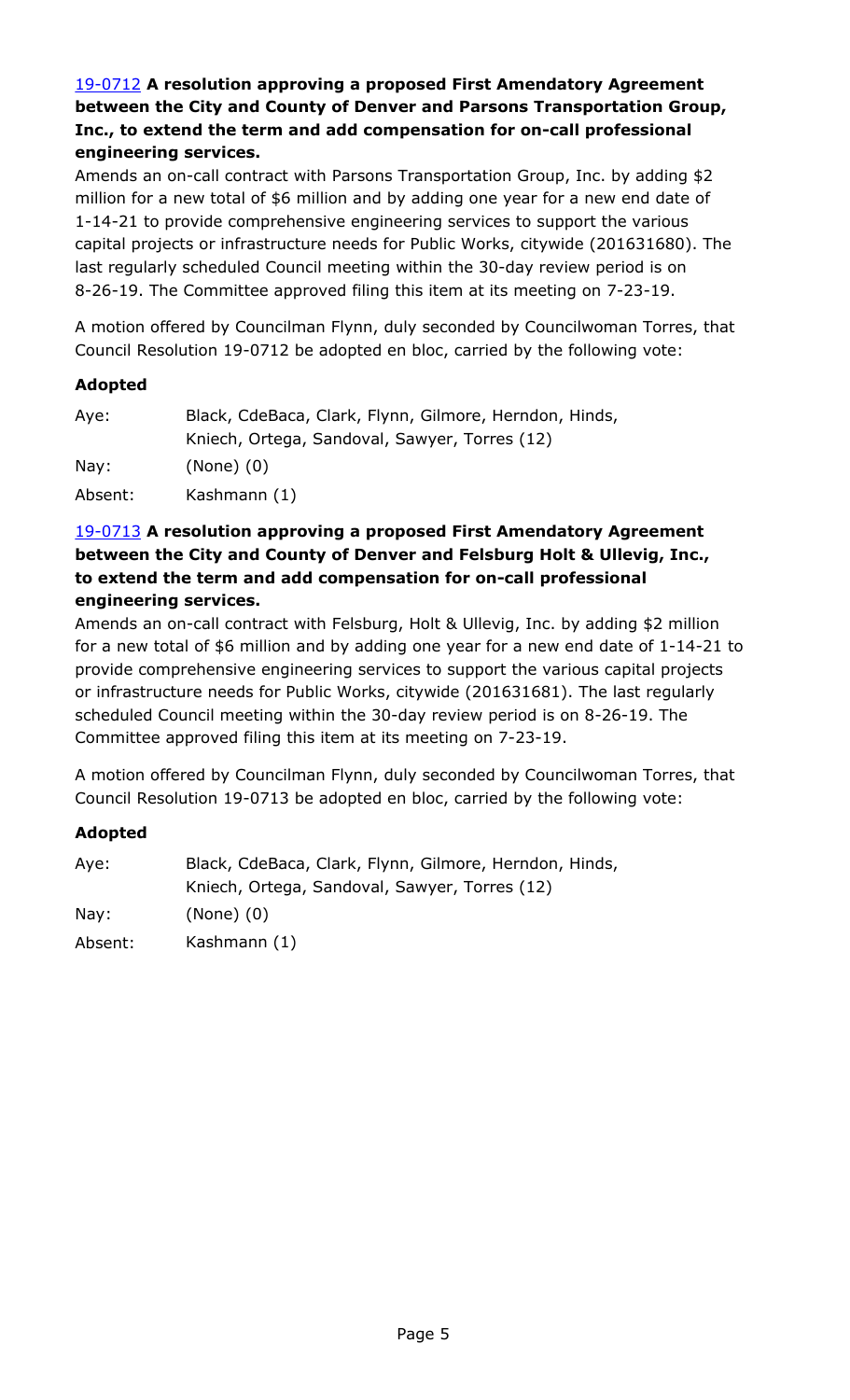# 19-0714 **A resolution approving a proposed First Amendatory Agreement between the City and County of Denver and Stantec Consulting Services, Inc., to extend the term and add compensation for on-call professional engineering services.**

Amends an on-call contract with Stantec Consulting Services, Inc. by adding \$2 million for a new total of \$6 million and by adding one year for a new end date of 1-14-21 to provide comprehensive engineering services to support the various [capital projects or infrastructure needs for Public Works, citywide \(201631682\). The](http://denver.legistar.com/gateway.aspx?m=l&id=/matter.aspx?key=15255)  last regularly scheduled Council meeting within the 30-day review period is on 8-26-19. The Committee approved filing this item at its meeting on 7-23-19.

A motion offered by Councilman Flynn, duly seconded by Councilwoman Torres, that Council Resolution 19-0714 be adopted en bloc, carried by the following vote:

### **Adopted**

| Aye:    | Black, CdeBaca, Clark, Flynn, Gilmore, Herndon, Hinds, |
|---------|--------------------------------------------------------|
|         | Kniech, Ortega, Sandoval, Sawyer, Torres (12)          |
| Nay:    | $(None)$ $(0)$                                         |
| Absent: | Kashmann (1)                                           |

### 19-0715 **A resolution approving a proposed First Amendatory Agreement between the City and County of Denver and Short-Elliott-Hendrickson, Incorporated to extend the term and add compensation for on-call professional engineering services.**

Amends an on-call contract with Short Elliott Hendrickson, Inc. by adding \$2 million [for a new total of \\$6 million and by adding one year for a new end date of 1-14-21 to](http://denver.legistar.com/gateway.aspx?m=l&id=/matter.aspx?key=15256)  provide comprehensive engineering services to support the various capital projects or infrastructure needs for Public Works, citywide (201631683). The last regularly scheduled Council meeting within the 30-day review period is on 8-26-19. The Committee approved filing this item at its meeting on 7-23-19.

A motion offered by Councilman Flynn, duly seconded by Councilwoman Torres, that Council Resolution 19-0715 be adopted en bloc, carried by the following vote:

| Aye:            | Black, CdeBaca, Clark, Flynn, Gilmore, Herndon, Hinds, |
|-----------------|--------------------------------------------------------|
|                 | Kniech, Ortega, Sandoval, Sawyer, Torres (12)          |
| $\textsf{Nay}:$ | $(None)$ $(0)$                                         |
| Absent:         | Kashmann (1)                                           |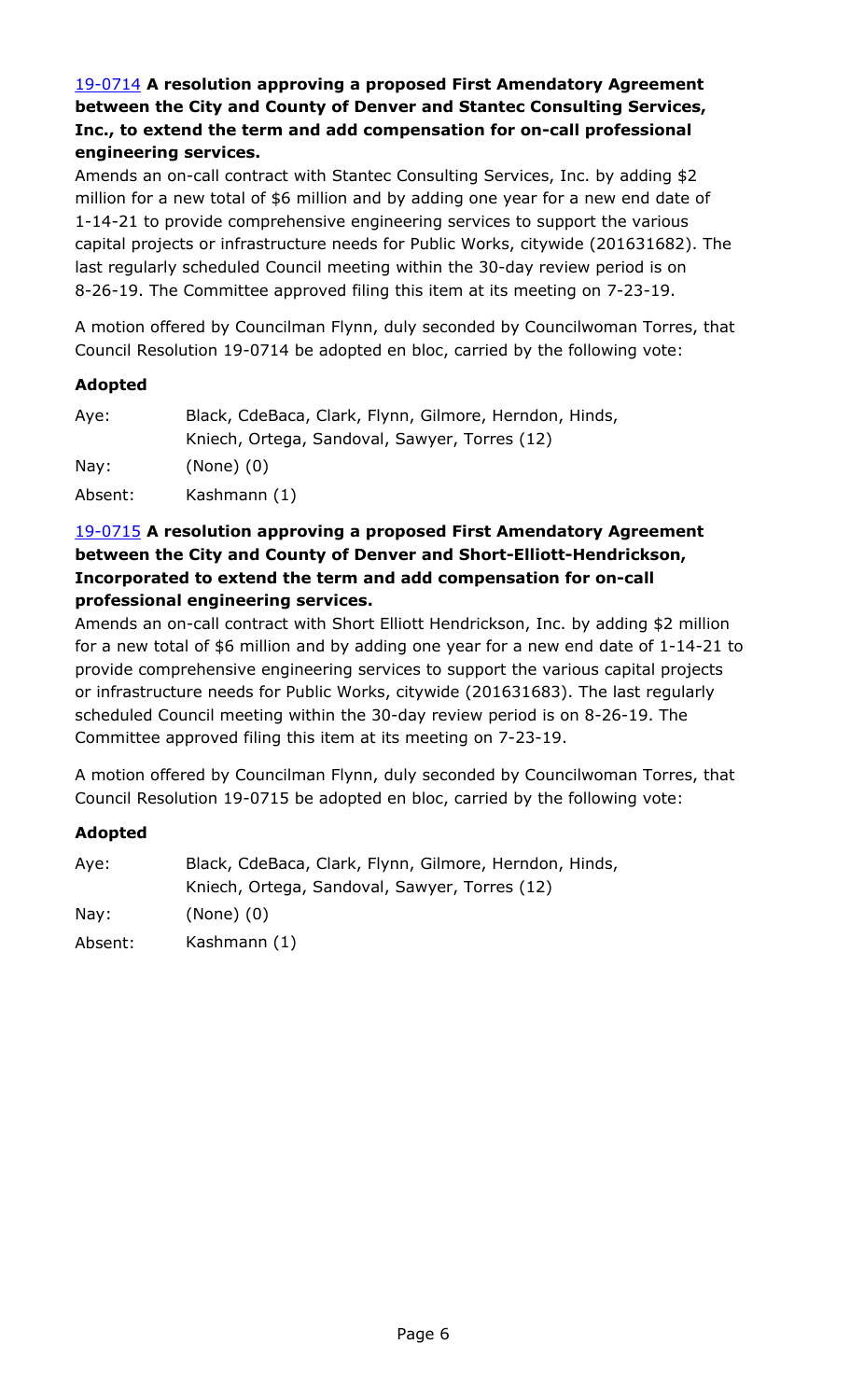# 19-0716 **A resolution approving a proposed First Amendatory Agreement between the City and County of Denver and David Evans and Associates, Inc., to extend the term and add compensation for on-call professional engineering services.**

Amends an on-call contract with David Evans & Associates, Inc. by adding \$2 million [for a new total of \\$6 million and by adding one year for a new end date of 1-14-21 to](http://denver.legistar.com/gateway.aspx?m=l&id=/matter.aspx?key=15257)  provide comprehensive engineering services to support the various capital projects or infrastructure needs for Public Works, citywide (201631684). The last regularly scheduled Council meeting within the 30-day review period is on 8-26-19. The Committee approved filing this item at its meeting on 7-23-19.

A motion offered by Councilman Flynn, duly seconded by Councilwoman Torres, that Council Resolution 19-0716 be adopted en bloc, carried by the following vote:

### **Adopted**

| Aye:    | Black, CdeBaca, Clark, Flynn, Gilmore, Herndon, Hinds, |
|---------|--------------------------------------------------------|
|         | Kniech, Ortega, Sandoval, Sawyer, Torres (12)          |
| Nay:    | $(None)$ $(0)$                                         |
| Absent: | Kashmann (1)                                           |

# 19-0717 **A resolution approving a proposed First Amendatory Agreement between the City and County of Denver and Wilson & Company, Inc., Engineers & Architects to extend the term and add compensation for on-call professional engineering services.**

Amends an on-call contract with Wilson & Company, Inc., Engineers & Architects by adding \$2 million for a new total of \$6 million and by adding one year for a new end date of 1-14-21 to provide comprehensive engineering services to support the various capital projects or infrastructure needs for Public Works, citywide [\(201631685\). The last regularly scheduled Council meeting within the 30-day review](http://denver.legistar.com/gateway.aspx?m=l&id=/matter.aspx?key=15258)  period is on 8-26-19. The Committee approved filing this item at its meeting on 7-23-19.

A motion offered by Councilman Flynn, duly seconded by Councilwoman Torres, that Council Resolution 19-0717 be adopted en bloc, carried by the following vote:

| Aye:    | Black, CdeBaca, Clark, Flynn, Gilmore, Herndon, Hinds, |
|---------|--------------------------------------------------------|
|         | Kniech, Ortega, Sandoval, Sawyer, Torres (12)          |
| Nay:    | $(None)$ $(0)$                                         |
| Absent: | Kashmann (1)                                           |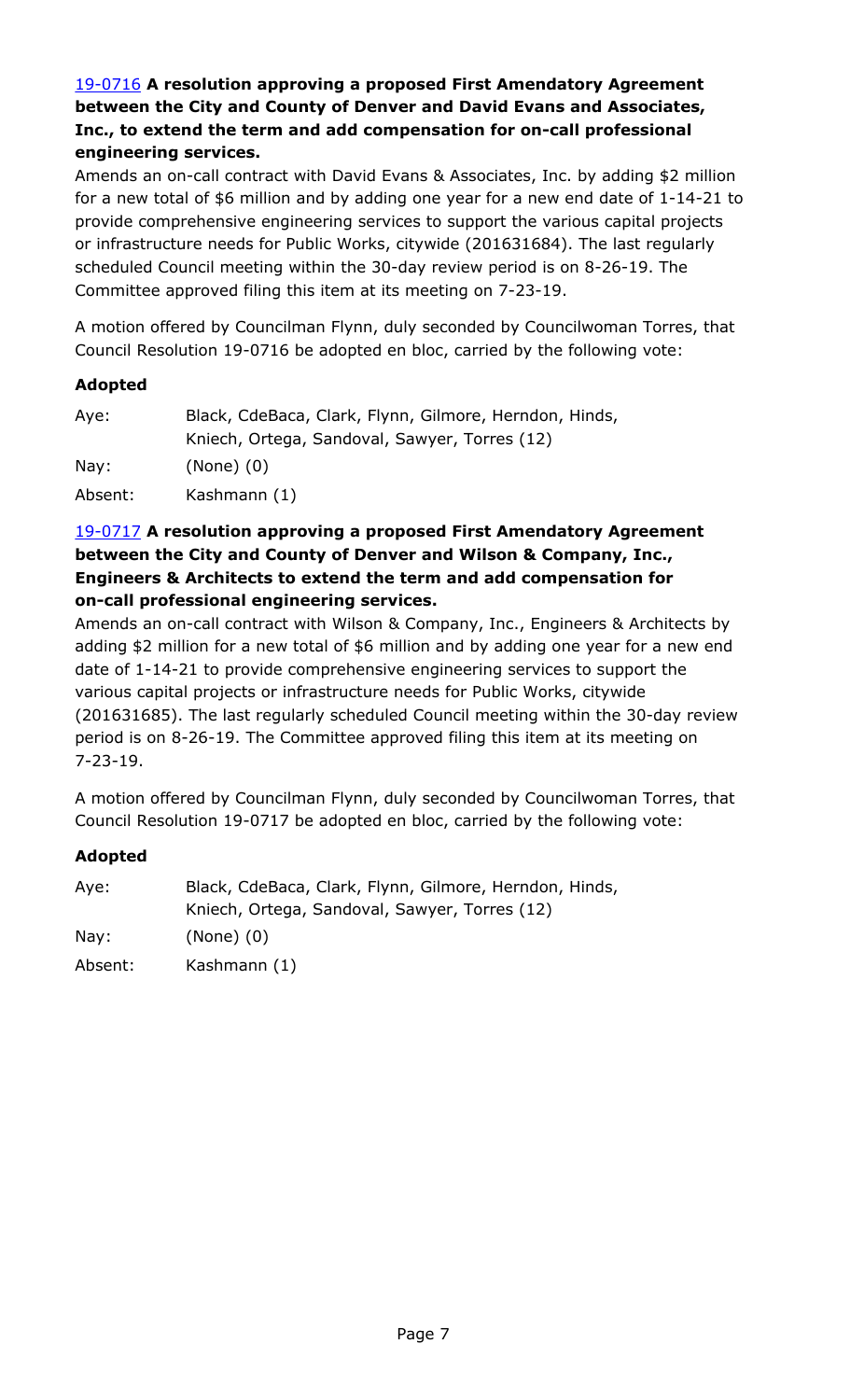# 19-0718 **A resolution approving a proposed Second Amendatory Agreement between the City and County of Denver and RS&H, Inc., to extend the term and add compensation for on-call professional engineering services.**

[Amends an on-call contract with RS & H, Inc. by adding \\$2 million for a new total of](http://denver.legistar.com/gateway.aspx?m=l&id=/matter.aspx?key=15259)  \$6 million and by adding one year for a new end date of 1-14-21 to provide comprehensive engineering services to support the various capital projects or infrastructure needs for Public Works, citywide (201631686). The last regularly scheduled Council meeting within the 30-day review period is on 8-26-19. The Committee approved filing this item at its meeting on 7-23-19.

A motion offered by Councilman Flynn, duly seconded by Councilwoman Torres, that Council Resolution 19-0718 be adopted en bloc, carried by the following vote:

# **Adopted**

| Aye:    | Black, CdeBaca, Clark, Flynn, Gilmore, Herndon, Hinds, |
|---------|--------------------------------------------------------|
|         | Kniech, Ortega, Sandoval, Sawyer, Torres (12)          |
| Nay:    | $(None)$ $(0)$                                         |
| Absent: | Kashmann (1)                                           |

# 19-0719 **A resolution approving a proposed First Amendatory Agreement between the City and County of Denver and Jacobs Engineering Group, Inc., to extend the term and add compensation for on-call professional engineering services.**

[Amends an on-call contract with Jacobs Engineering Group by adding \\$2 million for a](http://denver.legistar.com/gateway.aspx?m=l&id=/matter.aspx?key=15260)  new total of \$6 million and by adding one year for a new end date of 1-14-21 to provide comprehensive engineering services to support the various capital projects or infrastructure needs for Public Works, citywide (201631687). The last regularly scheduled Council meeting within the 30-day review period is on 8-26-19. The Committee approved filing this item at its meeting on 7-23-19.

A motion offered by Councilman Flynn, duly seconded by Councilwoman Torres, that Council Resolution 19-0719 be adopted en bloc, carried by the following vote:

#### **Adopted**

| Aye:    | Black, CdeBaca, Clark, Flynn, Gilmore, Herndon, Hinds, |
|---------|--------------------------------------------------------|
|         | Kniech, Ortega, Sandoval, Sawyer, Torres (12)          |
| Nay:    | $(None)$ $(0)$                                         |
| Absent: | Kashmann (1)                                           |

# 19-0720 **A resolution approving a proposed First Amendatory Agreement between the City and County of Denver and HDR Engineering, Inc., to extend the term and add compensation for on-call professional engineering services.**

[Amends an on-call contract with HDR Engineering Inc. by adding \\$2 million for a new](http://denver.legistar.com/gateway.aspx?m=l&id=/matter.aspx?key=15261)  total of \$6 million and by adding one year for a new end date of 1-14-21 to provide comprehensive engineering services to support the various capital projects or infrastructure needs for Public Works, citywide (201631689). The last regularly scheduled Council meeting within the 30-day review period is on 8-26-19. The Committee approved filing this item at its meeting on 7-23-19.

A motion offered by Councilman Flynn, duly seconded by Councilwoman Torres, that Council Resolution 19-0720 be adopted en bloc, carried by the following vote: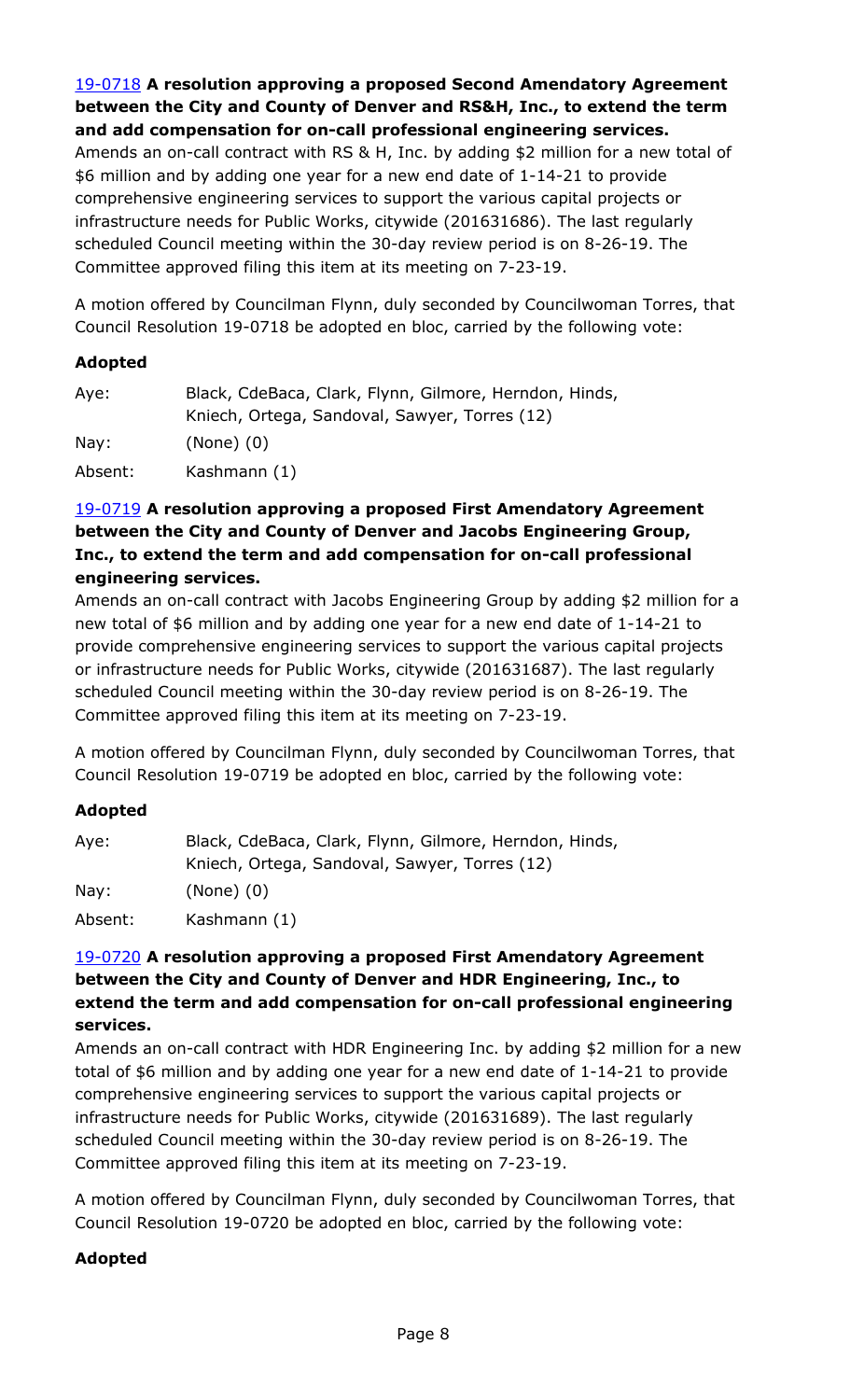| Aye:    | Black, CdeBaca, Clark, Flynn, Gilmore, Herndon, Hinds,<br>Kniech, Ortega, Sandoval, Sawyer, Torres (12) |
|---------|---------------------------------------------------------------------------------------------------------|
| Nay:    | $(None)$ $(0)$                                                                                          |
| Absent: | Kashmann (1)                                                                                            |

# 19-0721 **A resolution approving a proposed First Amendatory Agreement between the City and County of Denver and Atkins North America, Inc., to [extend the term and add compensation for on-call professional engineering](http://denver.legistar.com/gateway.aspx?m=l&id=/matter.aspx?key=15262)  services.**

Amends an on-call contract with Atkins North America, Inc. by adding \$2 million for a new total of \$6 million and by adding one year for a new end date of 1-14-21 to provide comprehensive engineering services to support the various capital projects or infrastructure needs for Public Works, citywide (201631690). The last regularly scheduled Council meeting within the 30-day review period is on 8-26-19. The Committee approved filing this item at its meeting on 7-23-19.

A motion offered by Councilman Flynn, duly seconded by Councilwoman Torres, that Council Resolution 19-0721 be adopted en bloc, carried by the following vote:

# **Adopted**

| Aye:    | Black, CdeBaca, Clark, Flynn, Gilmore, Herndon, Hinds,<br>Kniech, Ortega, Sandoval, Sawyer, Torres (12) |
|---------|---------------------------------------------------------------------------------------------------------|
| Nay:    | $(None)$ $(0)$                                                                                          |
| Absent: | Kashmann (1)                                                                                            |

# 19-0722 **A resolution approving a proposed First Amendatory Agreement between the City and County of Denver and Wood Environment & Infrastructure Solutions, Inc., f/k/a AMEC Foster Wheeler Environment & Infrastructure, Inc., to change the contract entity's name, extend the term and add compensation for on-call professional engineering services.** Amends an on-call contract with AMEC, Foster Wheeler Environment & Infrastructure, Inc. to change the legal name to Wood Environment & Infrastructure Solutions, add \$2 million for a new total of \$6 million and add one year for a new end date of 1-14-21 to provide comprehensive engineering services to support the various capital projects or infrastructure needs for Public Works, citywide [\(201631678\). The last regularly scheduled Council meeting within the 30-day review](http://denver.legistar.com/gateway.aspx?m=l&id=/matter.aspx?key=15263)  period is on 8-26-19. The Committee approved filing this item at its meeting on 7-23-19.

A motion offered by Councilman Flynn, duly seconded by Councilwoman Torres, that Council Resolution 19-0722 be adopted en bloc, carried by the following vote:

| Aye:    | Black, CdeBaca, Clark, Flynn, Gilmore, Herndon, Hinds,<br>Kniech, Ortega, Sandoval, Sawyer, Torres (12) |
|---------|---------------------------------------------------------------------------------------------------------|
| Nay:    | $(None)$ $(0)$                                                                                          |
| Absent: | Kashmann (1)                                                                                            |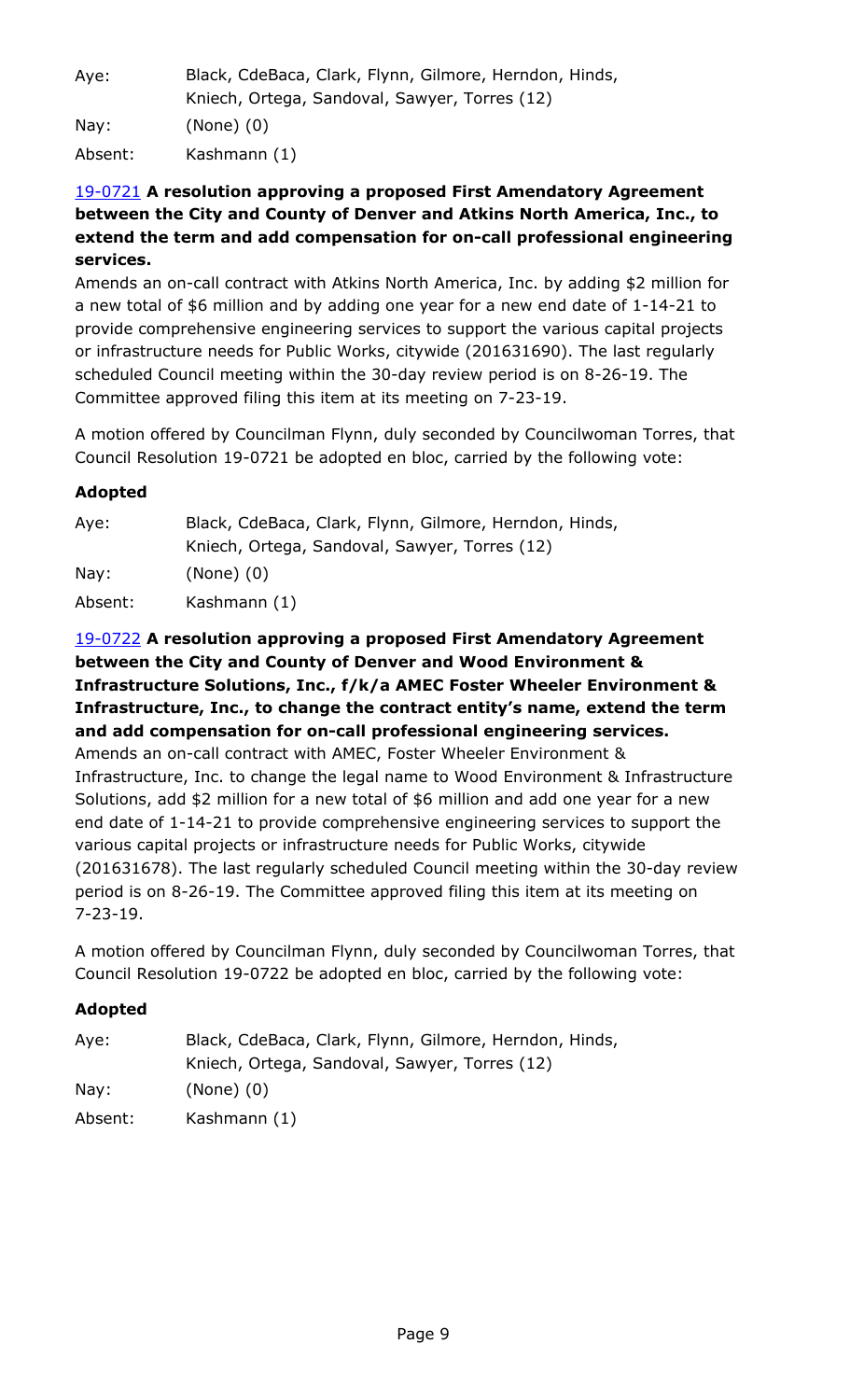# 19-0723 **A resolution laying out, opening and establishing as part of the City street system a parcel of land as North Xavier Street located near the intersection of West 13th Avenue and North Xavier Street.**

[Dedicates city owned land as North Xavier Street, located near the intersection of](http://denver.legistar.com/gateway.aspx?m=l&id=/matter.aspx?key=15264)  West 13th Avenue and North Xavier Street in Council District 1. The Committee approved filing this item at its meeting on 7-23-19.

A motion offered by Councilman Flynn, duly seconded by Councilwoman Torres, that Council Resolution 19-0723 be adopted en bloc, carried by the following vote:

### **Adopted**

| Aye:            | Black, CdeBaca, Clark, Flynn, Gilmore, Herndon, Hinds,<br>Kniech, Ortega, Sandoval, Sawyer, Torres (12) |
|-----------------|---------------------------------------------------------------------------------------------------------|
| $\textsf{Nav:}$ | $(None)$ $(0)$                                                                                          |
| Absent:         | Kashmann (1)                                                                                            |

19-0787 **A resolution authorizing and approving the expenditure and payment from the appropriation account designated "liability claims," the total sum of Fifty-Nine Thousand Five Hundred Forty Two Dollars and Thirty Cents (\$59,542.30) to be issued in two separate checks with one payment issued in the amount of Twenty-two Thousand Dollars and Zero Cents (\$22,000.00) made payable to Giovanni Martinez, in full payment and satisfaction of all claims related to Claim Number 2018.0230, and one payment issued in the amount of Thirty-seven Thousand Five Hundred Forty Two Dollars and Thirty Cents (\$37,542.30), made payable to Allstate [Indemnity Company as subrogee of Giovanni Martinez, in full payment and](http://denver.legistar.com/gateway.aspx?m=l&id=/matter.aspx?key=15328)  satisfaction of all claims related to Claim Number 2018.0415.**  Settles a litigation claim. This item was approved for filing at the Mayor-Council meeting on 7-30-19.

A motion offered by Councilman Flynn, duly seconded by Councilwoman Torres, that Council Resolution 19-0787 be adopted en bloc, carried by the following vote:

#### **Adopted**

| Aye:    | Black, CdeBaca, Clark, Flynn, Gilmore, Herndon, Hinds, |
|---------|--------------------------------------------------------|
|         | Kniech, Ortega, Sandoval, Sawyer, Torres (12)          |
| Nay:    | $(None)$ $(0)$                                         |
| Absent: | Kashmann (1)                                           |

#### **Safety, Housing, Education & Homelessness Committee**

# 19-0580 **A resolution approving a proposed Amendatory Agreement between the City and County of Denver and Tait Environmental Services, Inc., by adding two years to the term date to provide on-call petroleum storage tank management services.**

Amends a contract with Tait Environmental Services, Inc by adding two years for a [new end date of 06-30-21 for on-call petroleum storage tank management services,](http://denver.legistar.com/gateway.aspx?m=l&id=/matter.aspx?key=15121)  citywide. No change to contract amount (ENVHL-201627545). The last regularly scheduled Council meeting within the 30-day review period is on 8-26-19. The Committee approved filing this item at its meeting on 6-19-19.

A motion offered by Councilman Flynn, duly seconded by Councilwoman Torres, that Council Resolution 19-0580 be adopted en bloc, carried by the following vote: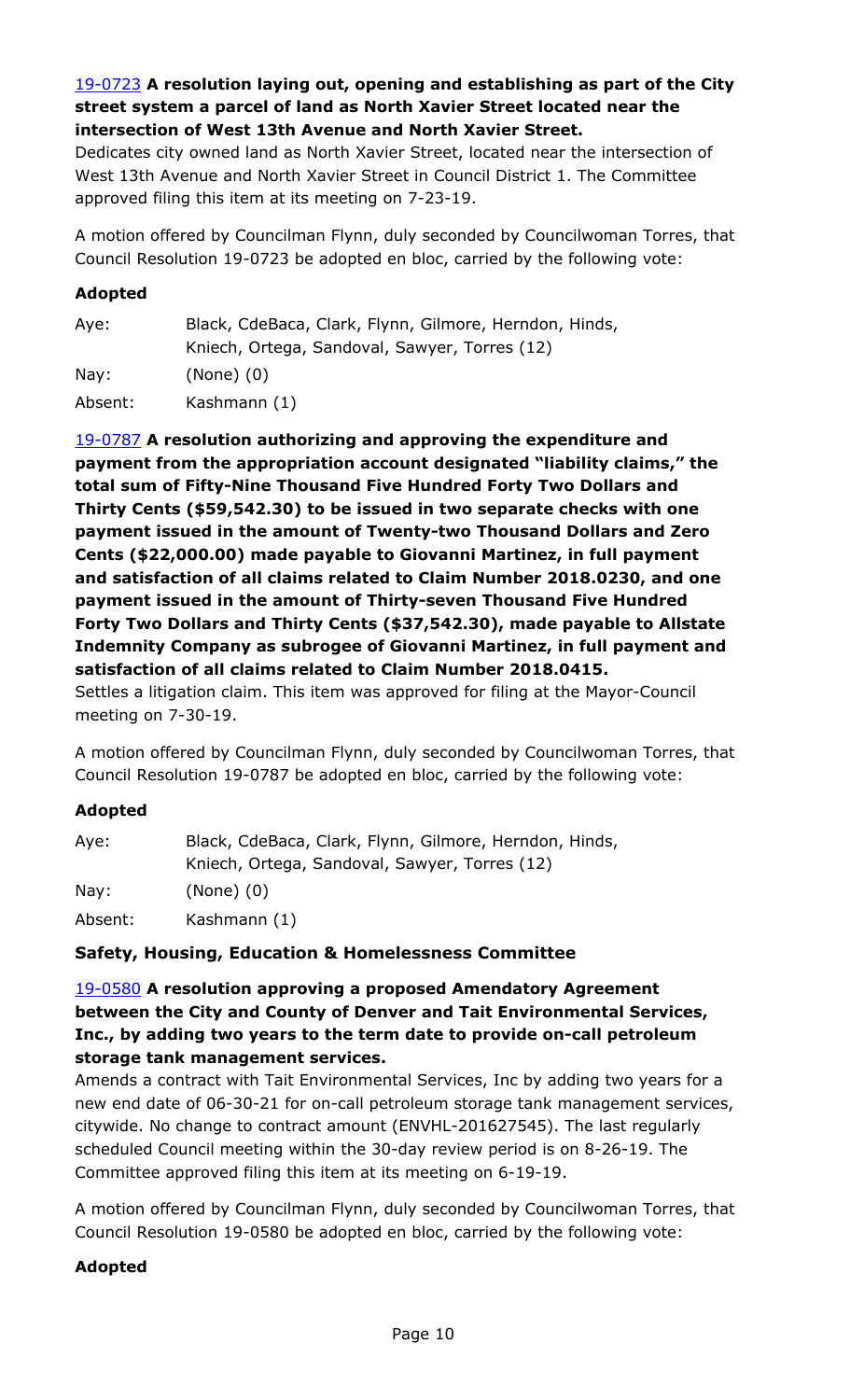| Aye:    | Black, CdeBaca, Clark, Flynn, Gilmore, Herndon, Hinds,<br>Kniech, Ortega, Sandoval, Sawyer, Torres (12) |
|---------|---------------------------------------------------------------------------------------------------------|
| Nay:    | $(None)$ $(0)$                                                                                          |
| Absent: | Kashmann (1)                                                                                            |

# 19-0680 **A resolution approving a proposed Fourth Amendatory Agreement between the City and County of Denver and Excel Environmental, Inc. to extend the term for asbestos abatement services, remediation and management of asbestos containing building materials, lead-based paint, mold, and management of regulated asbestos contaminated soils for environmental operation and maintenance activities.**

Amends a contract with Excel Environmental, Inc. by adding six months for a new end date of 02-11-20 for on-call asbestos abatement services, remediation and management of asbestos containing building materials, lead-based paint, mold, and management of regulated asbestos contaminated soils for environmental operation and maintenance activities, citywide. No change to contract amount [\(ENVHL-201415696\). The last regularly scheduled Council meeting within the 30-day](http://denver.legistar.com/gateway.aspx?m=l&id=/matter.aspx?key=15221)  review period is on 8-26-19. The Committee approved filing this item at its meeting on 7-10-19.

A motion offered by Councilman Flynn, duly seconded by Councilwoman Torres, that Council Resolution 19-0680 be adopted en bloc, carried by the following vote:

# **Adopted**

| Aye:    | Black, CdeBaca, Clark, Flynn, Gilmore, Herndon, Hinds, |
|---------|--------------------------------------------------------|
|         | Kniech, Ortega, Sandoval, Sawyer, Torres (12)          |
| Nay:    | $(None)$ $(0)$                                         |
| Absent: | Kashmann (1)                                           |

# 19-0681 **A resolution approving a proposed Fourth Amendatory Agreement between the City and County of Denver and JKS Industries, LLC to extend the term for asbestos abatement services, remediation and management of asbestos containing building materials, lead-based paint, mold, and management of regulated asbestos contaminated soils for environmental operation and maintenance activities.**

[Amends a contract with JKS Industries, LLC by adding six months for a new end date](http://denver.legistar.com/gateway.aspx?m=l&id=/matter.aspx?key=15222)  of 02-03-20 for on-call asbestos abatement services, remediation and management of asbestos containing building materials, lead-based paint, mold, and management of regulated asbestos contaminated soils for environmental operation and maintenance activities, citywide. No change to contract amount

(ENVHL-201415783). The last regularly scheduled Council meeting within the 30-day review period is on 8-26-19. The Committee approved filing this item at its meeting on 7-10-19.

A motion offered by Councilman Flynn, duly seconded by Councilwoman Torres, that Council Resolution 19-0681 be adopted en bloc, carried by the following vote:

| Aye:    | Black, CdeBaca, Clark, Flynn, Gilmore, Herndon, Hinds, |
|---------|--------------------------------------------------------|
|         | Kniech, Ortega, Sandoval, Sawyer, Torres (12)          |
| Nay:    | $(None)$ $(0)$                                         |
| Absent: | Kashmann (1)                                           |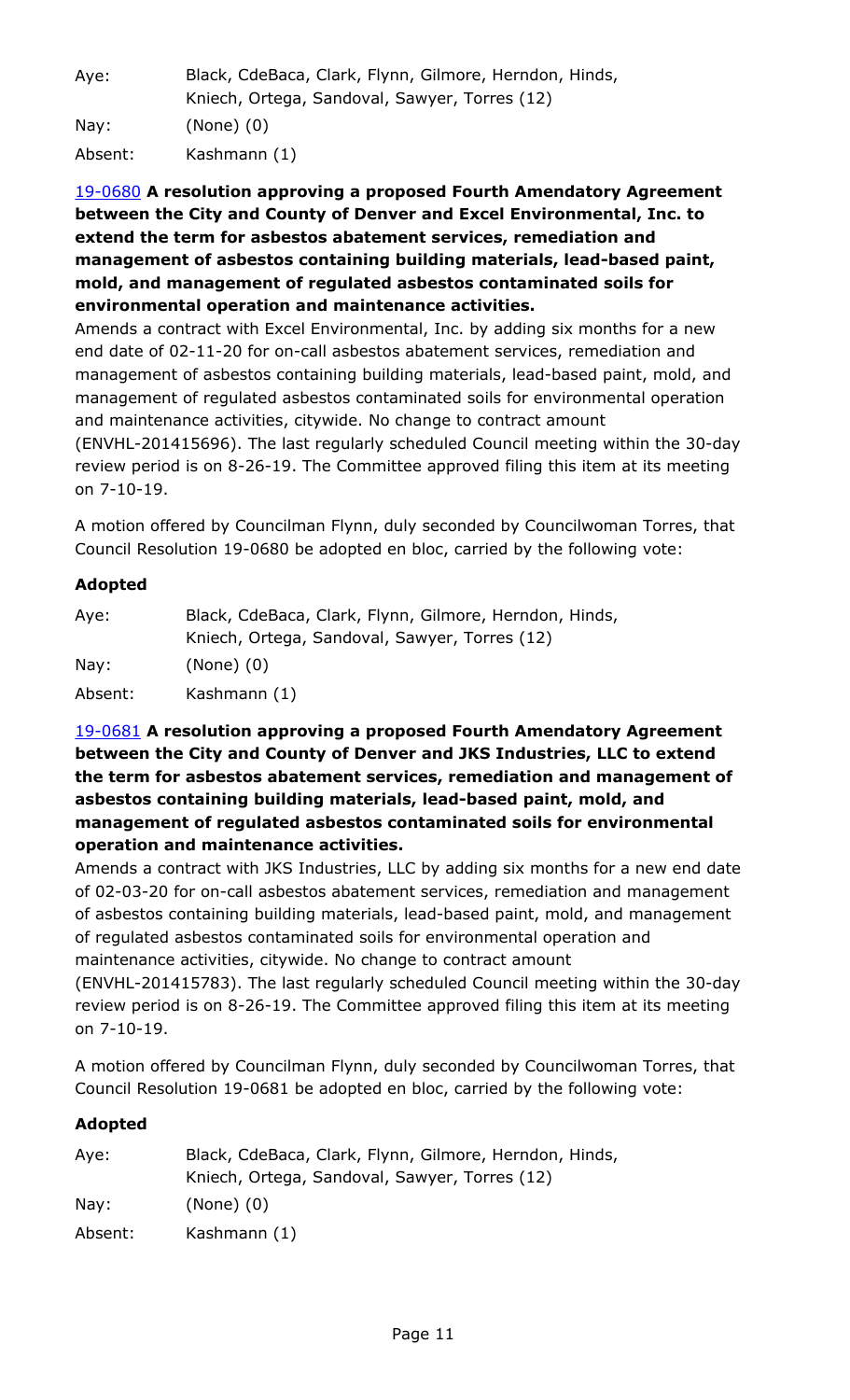19-0683 **A resolution approving a proposed Fourth Amendatory Agreement between the City and County of Denver and Orion Environmental, Inc. to extend the term for asbestos abatement services, remediation and management of asbestos containing building materials, lead-based paint, mold, and management of regulated asbestos contaminated soils for environmental operation and maintenance activities.**

Amends a contract with Orion Environmental, Inc. by adding six months for a new end date of 02-06-20 for on-call asbestos abatement services, remediation and management of asbestos containing building materials, lead-based paint, mold, and management of regulated asbestos contaminated soils for environmental operation and maintenance activities, citywide. No change to contract amount [\(ENVHL-201415702\). The last regularly scheduled Council meeting within the 30-day](http://denver.legistar.com/gateway.aspx?m=l&id=/matter.aspx?key=15224)  review period is on 8-26-19. The Committee approved filing this item at its meeting on 7-10-19.

A motion offered by Councilman Flynn, duly seconded by Councilwoman Torres, that Council Resolution 19-0683 be adopted en bloc, carried by the following vote:

# **Adopted**

| Aye:    | Black, CdeBaca, Clark, Flynn, Gilmore, Herndon, Hinds, |
|---------|--------------------------------------------------------|
|         | Kniech, Ortega, Sandoval, Sawyer, Torres (12)          |
| Nay:    | $(None)$ $(0)$                                         |
| Absent: | Kashmann (1)                                           |

## 19-0684 **A resolution approving a proposed Fourth Amendatory Agreement between the City and County of Denver and Hudspeth & Associates, Inc. to extend the term for asbestos abatement services, remediation and management of asbestos containing building materials, lead-based paint, mold, and management of regulated asbestos contaminated soils for environmental operation and maintenance activities.**

Amends a contract with Hudspeth & Associates, Inc. by adding six months for a new end date of 03-28-20 for on-call asbestos abatement services, remediation and management of asbestos containing building materials, lead-based paint, mold, and management of regulated asbestos contaminated soils for environmental operation and maintenance activities, citywide. No change to contract amount [\(ENVHL-201415701\). The last regularly scheduled Council meeting within the 30-day](http://denver.legistar.com/gateway.aspx?m=l&id=/matter.aspx?key=15225)  review period is on 8-26-19. The Committee approved filing this item at its meeting on 7-10-19.

A motion offered by Councilman Flynn, duly seconded by Councilwoman Torres, that Council Resolution 19-0684 be adopted en bloc, carried by the following vote:

| Aye:            | Black, CdeBaca, Clark, Flynn, Gilmore, Herndon, Hinds,<br>Kniech, Ortega, Sandoval, Sawyer, Torres (12) |
|-----------------|---------------------------------------------------------------------------------------------------------|
| $\textsf{Nay}:$ | $(None)$ $(0)$                                                                                          |
| Absent:         | Kashmann (1)                                                                                            |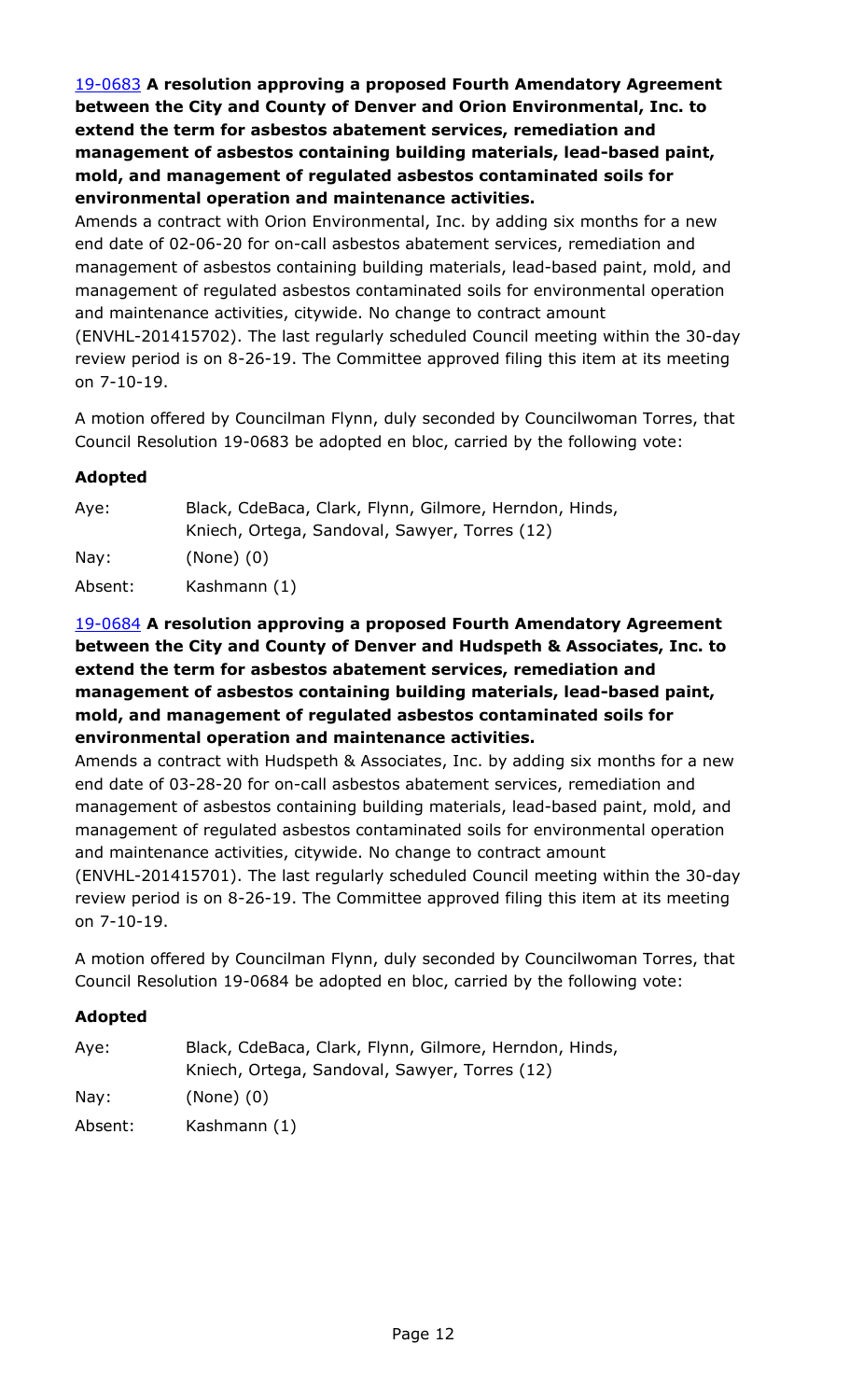# 19-0704 **A resolution approving a proposed Third Amendatory Agreement between the City and County of Denver and Bayaud Enterprises, Inc., for same-day work experience services to homeless individuals.**

[Amends a contract with Bayaud Enterprises, Inc. by adding \\$286,002 for a new total](http://denver.legistar.com/gateway.aspx?m=l&id=/matter.aspx?key=15245)  of \$1,413,731 to provide same-day work experience and income to individuals experiencing homelessness as part of the citywide Denver Day Works program. This funding is intended to broaden the available work experiences and reduce the wait time for potential participants. No change to contract duration

(SOCSV-2018-42632-03). The last regularly scheduled Council meeting within the 30-day review period is on 8-26-19. The Committee approved filing this item at its meeting on 7-24-19.

A motion offered by Councilman Flynn, duly seconded by Councilwoman Torres, that Council Resolution 19-0704 be adopted en bloc, carried by the following vote:

# **Adopted**

| Aye:    | Black, CdeBaca, Clark, Flynn, Gilmore, Herndon, Hinds, |
|---------|--------------------------------------------------------|
|         | Kniech, Ortega, Sandoval, Sawyer, Torres (12)          |
| Nay:    | $(None)$ $(0)$                                         |
| Absent: | Kashmann (1)                                           |

19-0729 **A resolution approving and providing for the execution of a [proposed grant agreement between the City and County of Denver and the](http://denver.legistar.com/gateway.aspx?m=l&id=/matter.aspx?key=15270)  United States of America Department of Health and Human Services concerning the "Head Start FY19-20" program and the funding therefor.** Accepts a Head Start grant in the amount of \$9,612,847 from the United States Department of Health and Human Services - Administration for Children and Families to operate the Denver Great Kids Head Start program (201948325). The last regularly scheduled Council meeting within the 30-day review period is on 8-26-19. The Committee approved filing this item at its meeting on 7-24-19.

A motion offered by Councilman Flynn, duly seconded by Councilwoman Torres, that Council Resolution 19-0729 be adopted en bloc, carried by the following vote:

| Aye:    | Black, CdeBaca, Clark, Flynn, Gilmore, Herndon, Hinds, |
|---------|--------------------------------------------------------|
|         | Kniech, Ortega, Sandoval, Sawyer, Torres (12)          |
| Nay:    | $(None)$ $(0)$                                         |
| Absent: | Kashmann (1)                                           |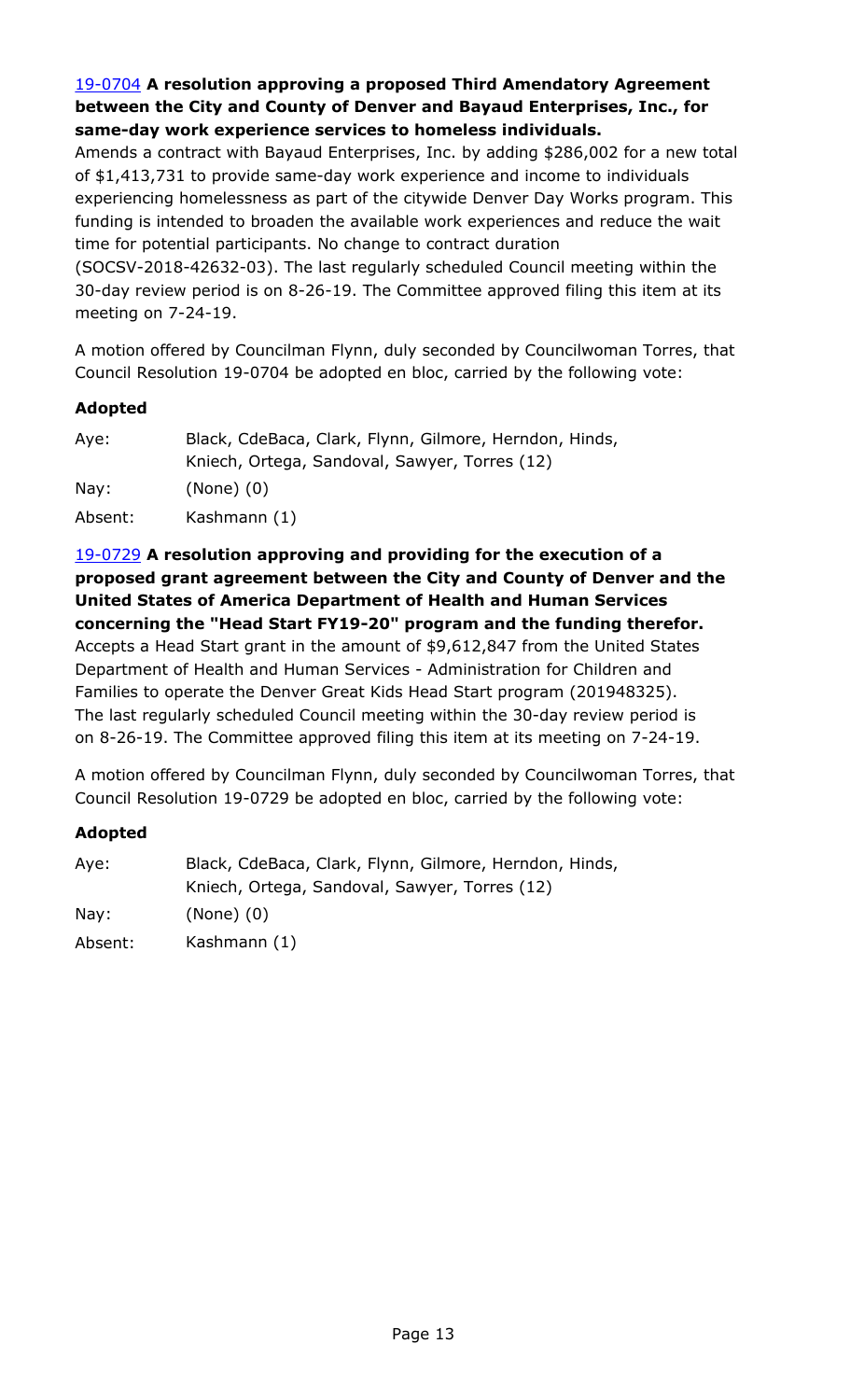# **BILLS FOR INTRODUCTION**

### **Finance & Governance Committee**

## 19-0727 **A bill for an ordinance making a rescission from and an appropriation in the Environmental Services Enterprise Fund, transferring cash to the Planned Fleet Special Revenue Fund, and authorizing a capital equipment purchase from the Planned Fleet Special Revenue Fund.**

Approves a rescission of \$900,000 from the Department of Public Health and Environment's Environmental Services Enterprise Fund, makes an appropriation, [transferring cash to the Department of Public Works Planned Fleet Special Revenue](http://denver.legistar.com/gateway.aspx?m=l&id=/matter.aspx?key=15268)  Fund, and authorizes the purchase of capital equipment to support the City's composting program. The Committee approved filing this item at its meeting on 7-23-19.

Council Bill 19-0727 was ordered published on first reading

### **Ordered published on first reading**

### 19-0736 **A bill for an ordinance authorizing the transfer of cash from the City Council Special Revenue Fund and making appropriations.**

Approves a cash transfer of \$195,000 from the City Council Special Revenue Fund [and an appropriation in the General Fund to support Council District operations. The](http://denver.legistar.com/gateway.aspx?m=l&id=/matter.aspx?key=15277)  Committee approved filing this item at its meeting on 7-23-19.

Council Bill 19-0736 was ordered published on first reading

#### **Ordered published on first reading**

#### **Land Use, Transportation & Infrastructure Committee**

### 19-0731 **A bill for an ordinance vacating a subsurface portion of both Argonne Street and Biscay Street, adjacent to 64th Avenue, with reservations.**

Vacates a subsurface portion of Argonne Street and Biscay Street, adjacent to 64th [Avenue, with reservations, in Council District 11. The Committee approved filing this](http://denver.legistar.com/gateway.aspx?m=l&id=/matter.aspx?key=15272)  item at its meeting on 7-23-19.

Council Bill 19-0731 was ordered published on first reading

#### **Ordered published on first reading**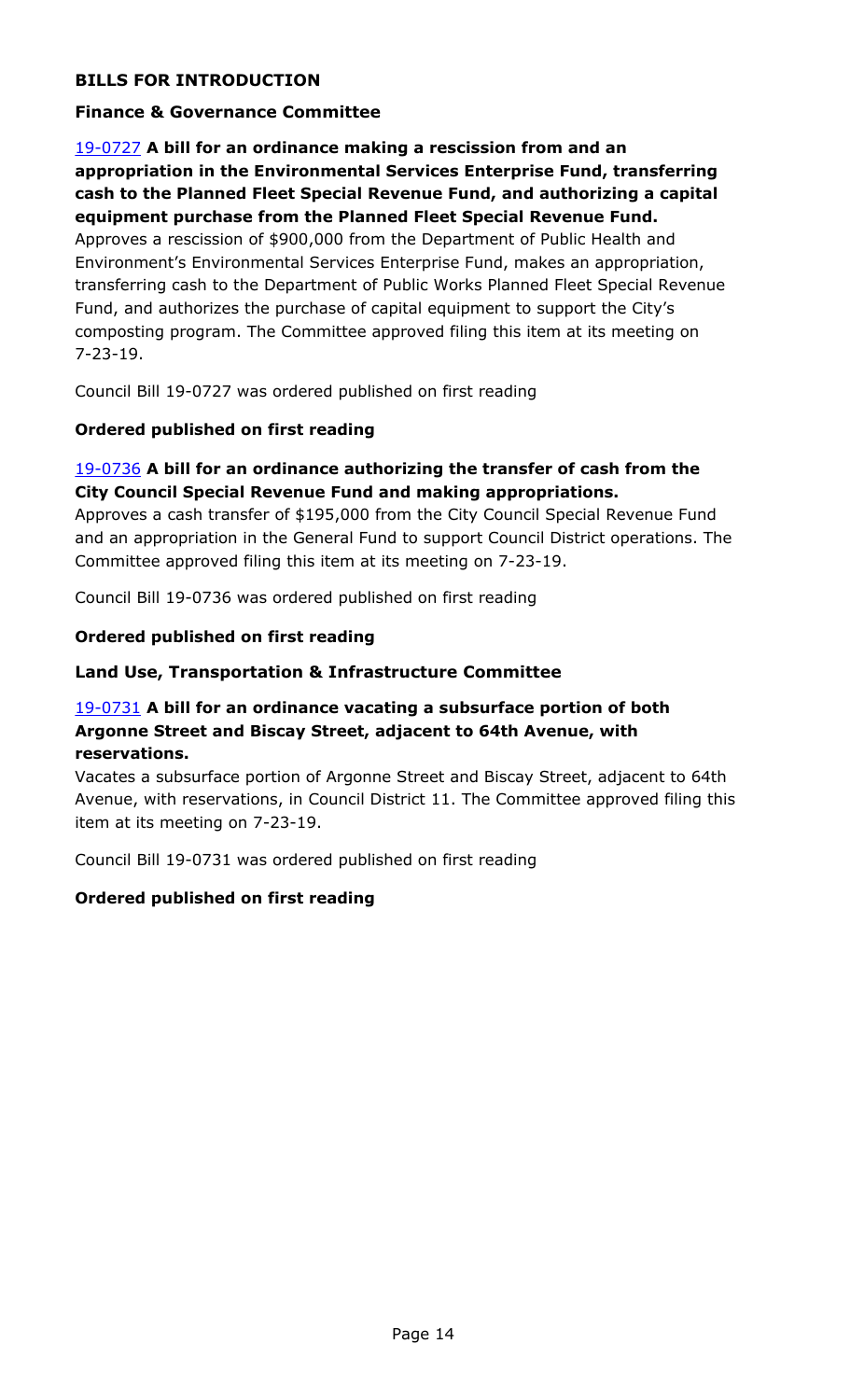# **BILLS FOR FINAL CONSIDERATION**

### **Land Use, Transportation & Infrastructure Committee**

19-0694 **A bill for an ordinance relinquishing a portion of the easement established in the Public Access Easement recorded with the Denver Clerk and Recorder at Reception No. 2017074118, and a portion of the easement established in the Permanent Non-Exclusive Easement recorded with the Denver Clerk and Recorder at Reception No. 2017098408, located near South Broadway and West Mississippi Avenue.**

Relinquishes a portion of the Public Access Easement as established in the recorded document 2017074118 and a portion of the Permanent Non-Exclusive Easement as established in the recorded document 2017098408, located within Tract F of Broadway Station Filing No. 1 adjacent to South Broadway and West Mississippi [Avenue in Council District 7. The last regularly scheduled Council meeting within the](http://denver.legistar.com/gateway.aspx?m=l&id=/matter.aspx?key=15235)  30-day review period is on 8-19-19. The Committee approved filing this item at its meeting on 7-16-19.

A motion offered by Councilman Flynn, duly seconded by Councilwoman Torres, that Council Bill 19-0694 be placed upon final consideration and do pass en bloc, carried by the following vote:

### **Placed upon final consideration and do pass**

| Aye:    | Black, CdeBaca, Clark, Flynn, Gilmore, Herndon, Hinds, |
|---------|--------------------------------------------------------|
|         | Kniech, Ortega, Sandoval, Sawyer, Torres (12)          |
| Nay:    | $(None)$ $(0)$                                         |
| Absent: | Kashmann (1)                                           |

### **Safety, Housing, Education & Homelessness Committee**

19-0670 **A bill for an ordinance approving a proposed Intergovernmental Agreement between the City and County of Denver and State of Colorado, to administer the FY19-20 community corrections program that provides residential and non-residential services to offenders, changing the budget basis of the Community Corrections Special Revenue Fund, and making appropriations.**

Approves an intergovernmental agreement with Colorado Department of Public Safety for \$18,453,695.86 and for one year for funding of the fiscal year 2019-2020 [Community Corrections Program, changes the budget-basis of Special Revenue Fund](http://denver.legistar.com/gateway.aspx?m=l&id=/matter.aspx?key=15211)  12302 Community Corrections, and appropriates the value of the contract to the fund (2019-50810). The last regularly scheduled Council meeting within the 30-day review period is on 8-19-19. The Committee approved filing this item at its meeting on 7-17-19.

A motion offered by Councilman Flynn, duly seconded by Councilwoman Torres, that Council Bill 19-0670 be placed upon final consideration and do pass en bloc, carried by the following vote:

### **Placed upon final consideration and do pass**

| Aye: | Black, CdeBaca, Clark, Flynn, Gilmore, Herndon, Hinds, |
|------|--------------------------------------------------------|
|      | Kniech, Ortega, Sandoval, Sawyer, Torres (12)          |
| Nay: | $(None)$ $(0)$                                         |
|      |                                                        |

Absent: Kashmann (1)

#### **RECAP OF BILLS TO BE CALLED OUT**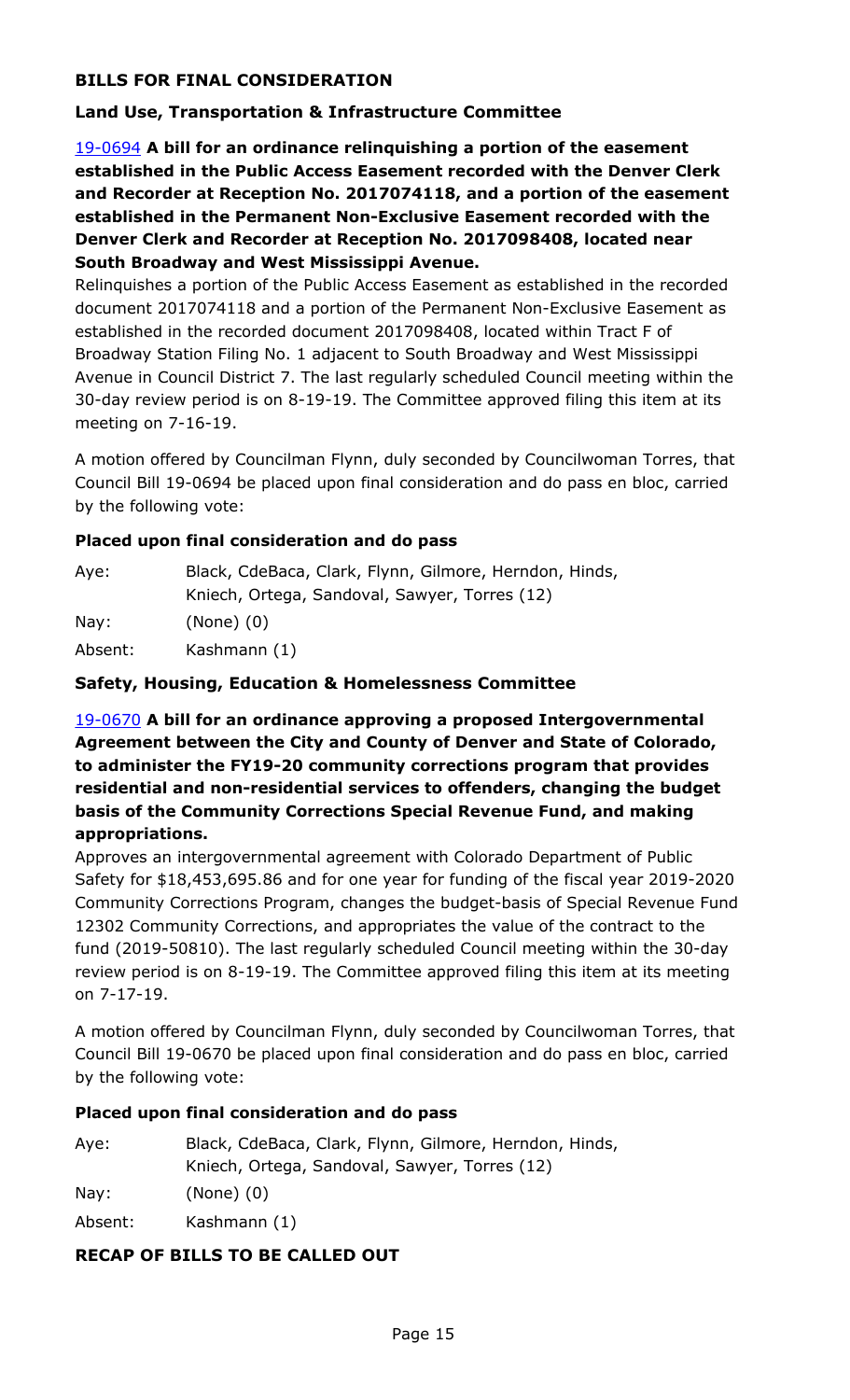# **PRE-RECESS ANNOUNCEMENT**

Council President Clark announced that tonight there will be a required public hearing on Council Bill 19-0584, amending Chapter 59 of the Denver Revised Municipal Code to revise the amendment procedure for land retaining Planned Unit Development zoning under Former Chapter 59; and, a combined courtesy public hearing on Council Resolution 19-0673, approving a proposed Agreement between the City and County of Denver to be administered by the Department of Safety, Division of Community Corrections in consultation with the Denver Community Corrections Board and Community Education Centers, Inc. for residential and non-residential community corrections services, and, Council Bill 19-0674, approving a proposed Agreement between the City and County of Denver to be administered by the Department of Safety, Division of Community Corrections in consultation with the Denver Community Corrections Board and Corecivic, Inc. for residential and non-residential community corrections services. Anyone wishing to speak on either of these matters must see the Council Secretary or go online to sign up during the recess of Council.

### **RECESS**

Council took a recess.

# **COUNCIL RECONVENES AND RESUMES ITS REGULAR SESSION**

# **REQUIRED PUBLIC HEARINGS - BILLS FOR FINAL CONSIDERATION**

### **Land Use, Transportation & Infrastructure Committee**

# 19-0584 **A bill for an ordinance amending Chapter 59 (Zoning) of the Denver Revised Municipal Code to revise the amendment procedure for land retaining Planned Unit Development zoning under Former Chapter 59.**

Amends the Denver Revised Municipal Code (DRMC) to change who may submit an application to partially rezone a Former Chapter 59 Planned Unit Development to a district in the Denver Zoning Code by requiring the consent of only those property [owners within the portion being rezoned. The Committee approved filing this item at](http://denver.legistar.com/gateway.aspx?m=l&id=/matter.aspx?key=15125)  its meeting on 6-25-19.

A motion offered by Councilman Flynn, duly seconded by Councilwoman Gilmore, that Council Bill 19-0584 be placed upon final consideration and do pass. The motion carried by the following vote:

#### **Placed upon final consideration and do pass**

Council sat as a Committee of the Whole, commencing at 6:22 p.m., Council President Clark presiding, to hear speakers on Council Bill 19-0584. Brian Connolly signed up to speak in favor of the bill. Chairman Seku signed up to speak in opposition of the bill. Jesse Parris signed up to speak neither for nor against the bill. Libbie Adams of Community Planning and Development delivered the staff report.

| Aye: | Black, CdeBaca, Clark, Flynn, Gilmore, Herndon, Hinds, |
|------|--------------------------------------------------------|
|      | Kniech, Ortega, Sandoval, Sawyer, Torres (12)          |
| . .  |                                                        |

Nay: (None) (0)

Absent: Kashmann (1)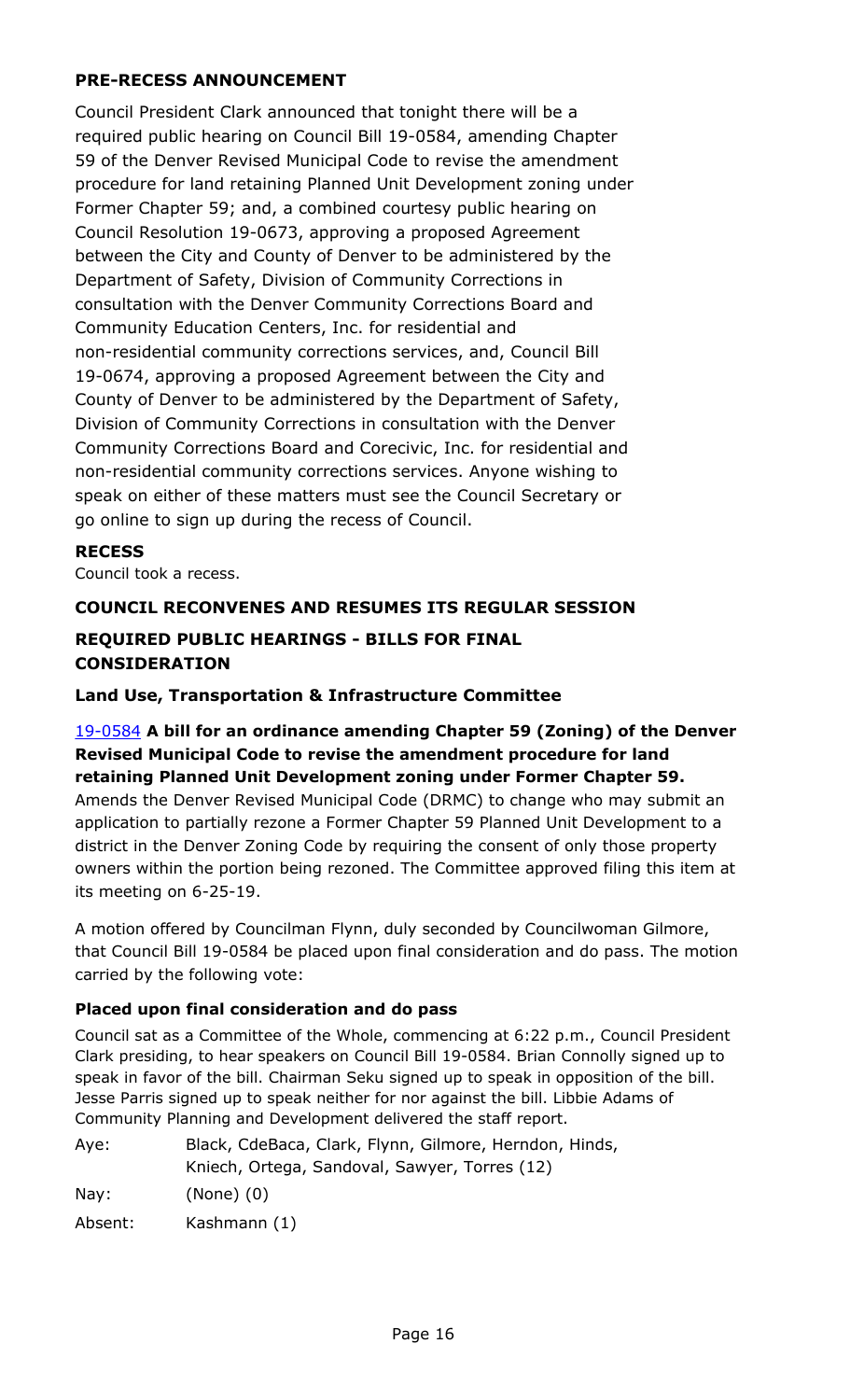# **COURTESY PUBLIC HEARINGS - RESOLUTIONS**

# **Safety, Housing, Education & Homelessness Committee**

19-0673 **A resolution approving a proposed Agreement between the City and County of Denver to be administered by the Department of Safety, Division of Community Corrections in consultation with the Denver Community Corrections Board and Community Education Centers, Inc. for residential and non-residential community corrections services.**

[Approves a contract with Community Education Centers, Inc. for \\$3,894,401.16 and](http://denver.legistar.com/gateway.aspx?m=l&id=/matter.aspx?key=15214)  for one year for residential and non-residential community corrections services (2019-50108). The last regularly scheduled Council meeting within the 30-day review period is on 8-26-19. The Committee approved filing this item at its meeting on 7-17-19.

A motion offered by Councilman Flynn, duly seconded by Councilman Herndon, that Council Resolution 19-0673 be adopted. The motion failed to carry by the following vote:

# **Adopted**

Council sat as a Committee of the Whole, commencing at 6:48 p.m., Council President Clark presiding, to hear speakers on Council Resolution 19-0673 and 19-0674. Ericka Gillespie, Aisha Alvarado, Renee Romero, Jane Prancan, Paul Rosenthal and Chairman Seku signed up to speak in favor of the resolutions. David Cazares Morales, Brea Zeise, Dana Miller, Joel Zigman, Ana Rodriguez, Jesse Parris, Rachel Protentis, Merrill Carter, Michael Anderson, Michael Tennenhouse, Vincent Bowen, Pastor Terrence Hughes, Amy Kafuuma, Alma Urbano, Denise Maes, Lisa Calderon and Pam Clifton signed up to speak in opposition of the resolutions. Greg Mauro of the Department of Safety delivered the staff report.

Aye: Black, Flynn, Herndon, Ortega (4)

Nay: CdeBaca, Clark, Gilmore, Hinds, Kniech, Sandoval, Sawyer, Torres (8)

Absent: Kashmann (1)

# 19-0674 **A resolution approving a proposed Agreement between the City and County of Denver to be administered by the Department of Safety, Division of Community Corrections in consultation with the Denver Community Corrections Board and Corecivic, Inc., for residential and non-residential community corrections services.**

[Approves a contract with Corecivic for \\$6,680,446.70 and for one year for residential](http://denver.legistar.com/gateway.aspx?m=l&id=/matter.aspx?key=15215)  and non-residential community corrections services (2019-50074). The last regularly scheduled Council meeting within the 30-day review period is on 8-26-19. The Committee approved filing this item at its meeting on 7-17-19.

A motion offered by Councilman Flynn, duly seconded by Councilman Herndon, that Council Resolution 19-0674 be adopted. The motion failed to carry by the following vote:

#### **Adopted**

| Aye:    | Black, Flynn, Herndon, Ortega (4)                                       |
|---------|-------------------------------------------------------------------------|
| Nay:    | CdeBaca, Clark, Gilmore, Hinds, Kniech, Sandoval, Sawyer,<br>Torres (8) |
| Absent: | Kashmann (1)                                                            |

# **PRE-ADJOURNMENT ANNOUNCEMENT**